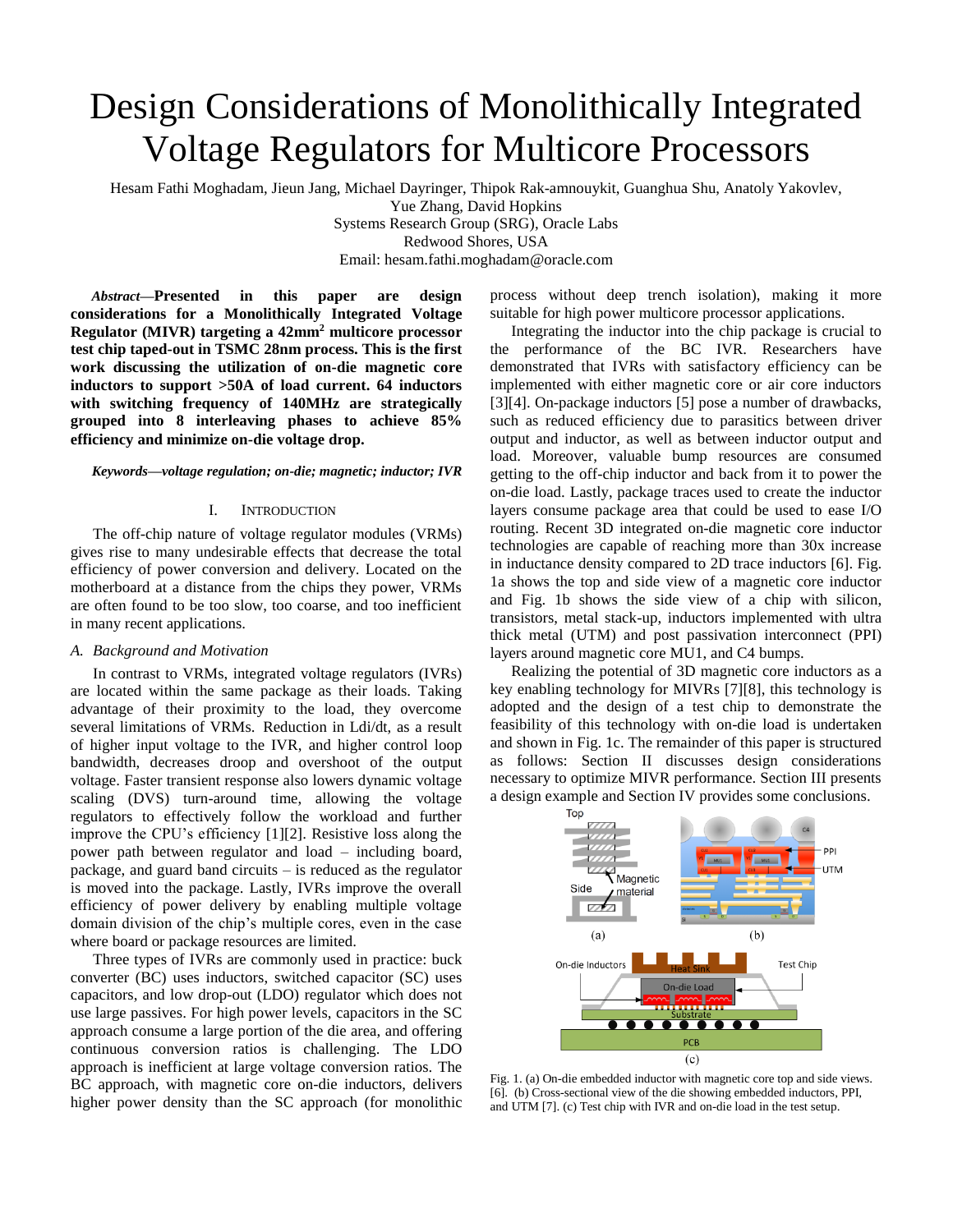#### II. DESIGN CONSIDERATIONS

The design of an IVR needs to meet certain criteria for it to be integrated into a processor that is already at its thermalelectrical limits. Any decrease in power conversion efficiency can result in significantly more power usage for a large data center. In the case of an IVR for a high power processor, one should be even more cautious about the efficiency, especially at peak load, which is when the processor is at its thermal limit. By moving the board-level VRM on-die, the power density of the CPU increases by 10-20% due to IVR inefficiencies. This makes cooling more challenging.

The current density the IVR is capable of supporting is also important. Modern server-class processors easily consume >200W [\[9\]](#page-4-5) and average core current density can be on the order of 1-2 A/mm<sup>2</sup> [\[10\].](#page-4-6) Additionally, output ripple is typically constrained to <1% of the supply to minimize noise and voltage margin overhead.

Due to the nature of varying workloads, the processor load requirements change rapidly in a short amount of time. This causes voltage droop and overshoot that have to be filtered by the IVR. Supply voltage droops increase the potential for timing violations. Overshoots increase the risk of transistor break down and reliability issues. To provide faster transient response, interleaving multi-phase regulators [\[11\]](#page-4-7) are deployed, which will be discussed in the following sections.

BC drivers are typically very wide and consume a lot of valuable die area. Furthermore, this problem is exacerbated by the need of on-die decoupling capacitors around the gates of these devices in order to charge/discharge them effectively. These are all considered to be overhead compared to traditional VRMs, and must be justified when consuming expensive silicon area. Only designs with overhead <5% of total die area were considered.

#### *A. Power Conversion Efficiency*

Inductor and driver conduction losses are often dominant loss components due to large load current in high-power processors. Driver conduction losses become more significant if die area constraints limit the driver area.

Inductor DC conduction loss can be addressed by parallelizing multiple inductors at the cost of decreasing effective inductance. This increases total inductor current ripple and AC conduction loss. Inductor AC conduction loss can be reduced by increasing switching frequency, as it decreases inductor current ripple. However, inductor resistance grows rapidly at high frequencies and overwhelms the benefit of smaller current ripple. If the nominal operating duty cycle is around 0.5, then inductor AC conduction loss can be further improved by deploying coupled inductors due to decreased current ripple when opposite phases are driving the coupled inductor pair [\[7\].](#page-4-4) This comes at the cost of greater PDN loss to load devices under the inductor as inductor area increases (more discussion in the following section).

Adopting a stacked-switch topology can decrease driver conduction loss. This allows the driver stage to be made of

thin-oxide devices, which can decrease switch resistance by a factor of 5-10 compared to thick-oxide devices occupying the same area. For instance, in TSMC 28nm process, a 0.85V thin oxide device has ~5x less resistance than a 1.5V thick oxide device with the same channel width. Stacked topology does require additional power hungry mid-rail bias voltage generators. The latter can be alleviated by applying a chargesharing technique, as described in [\[12\],](#page-4-8) at the cost of local decoupling capacitor area.

[Fig. 2a](#page-1-0) shows estimated power conversion efficiencies with different numbers of inductors. Each design point is optimized for best efficiency with 1.6V input, 1V output, and 50A load current under a switch and gate decoupling area limitation of 5% of total die area. Maximum efficiency saturates beyond the use of 80 inductors. Due to total chip area limitation, 64 inductors are chosen for the test chip presented in Section [III](#page-3-0) without significant efficiency hit. [Fig. 2b](#page-1-0) highlights the major sources of inefficiency, including the inductor AC and DC losses, switch (also known as driver) switching and conduction losses, as well as other losses, which includes controller and dead-time conduction losses. It should be noted that parasitic inductance coupling (PIC) is not considered in this analysis.

### <span id="page-1-1"></span>*B. Inductor Placement and Floorplanning*

Lateral power distribution on chip in the high powerdensity core area can be a difficult task. Many chip designs today focus on having just power and ground bumps in the chip core areas to alleviate routing issues. In this design, current for the core area is supplied from the on-die inductors, so the inductors are spread out evenly to ensure good lateral distribution.

One design tradeoff that must be dealt with early in the design process is choosing the size of the inductor. Small inductors carry large area overheads due to routing keep out zones surrounding the inductor. Large inductors stress the lateral routing and can have large dead-zones for power delivery beneath them due to the thick metal layers being used to construct the inductor. Additionally, inductors cannot have live electrical bumps above them, so choosing a size that works with the desired bump pitch is important for efficient use of metal resources. For this design, the largest inductor that fits within a two-by-two array of missing bumps was selected from a set of standard size inductors provided by the foundry.



<span id="page-1-0"></span>Fig. 2. (a) Estimated power conversion efficiencies with different numbers of inductors. (b) Loss sources  $(F_{SW}=140MHz, T=27^{\circ}C)$ .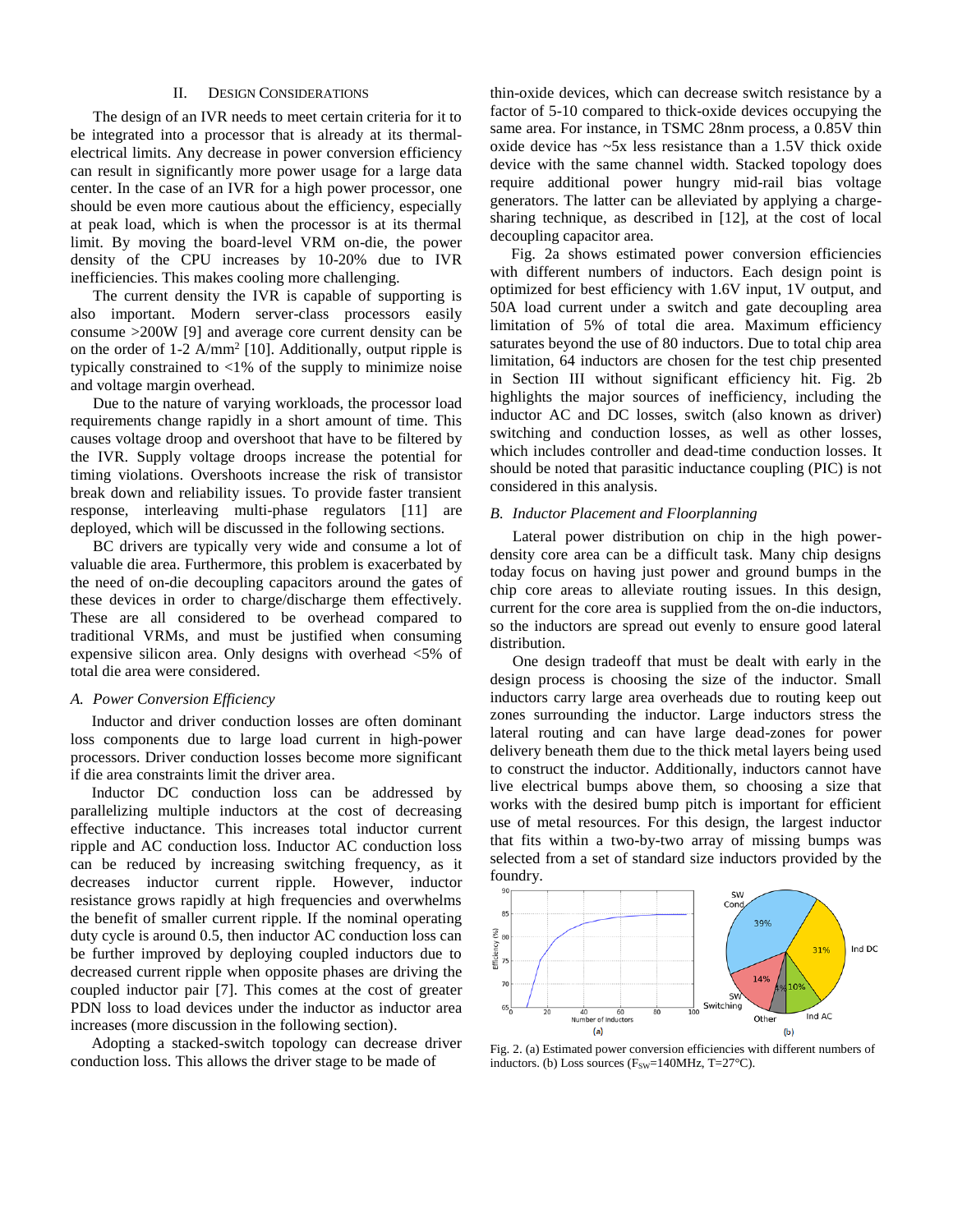Another design criteria that must be chosen is the orientation and phase assignment of each inductor. Placement of the output port of the inductor can affect output ripple due to the interaction between output currents from different inductors. Pairs of inductors were oriented opposite to each other so that their output ports were as close together as possible. By assigning each inductor in each pair opposite phase, optimal ripple cancellation at the output nodes is ensured. See Section II[.C](#page-2-0) for more discussion on ripple reduction from output current sharing across the PDN.

A modern microprocessor depends on functionality like dynamic voltage and frequency scaling (DVFS) for power savings. To maximize efficiency across a range of output loads, this design supports inductor shedding. [Fig. 5b](#page-3-1) shows the phase distribution for the 64 inductor test chip presented in Section [III.](#page-3-0) All 8 phases, Φ0-Φ7, are distributed across the chip. A traditional phase shedding approach would remove all inductors of each shed phase, e.g., dropping all Φ4-Φ7 to go from full load to half load condition. The latter is not ideal for the presented distributed approach as removal of phases will exacerbate the ripple problems. Conversely, a better approach is keeping all eight phases but removing some inductors from each. For example, half load condition would ensure 4 inductors from each phase remain active such that dead spots are evenly distributed. In [Fig. 5b](#page-3-1), shaded regions represent active phases.

Floorplanning for the locations of the power switches and control logic is vital as they directly impact overall efficiency and block placement of core logic. Consolidation of all the control logic and drivers is preferable for reducing the control skew to the switches. Additionally, design of the power macro block is simplified by placing the logic into a single, contiguous piece. Consolidation, however, has two major drawbacks: the increased power losses due to routing from the switches to the inductors and the increased sensing errors and delays in the feedback to the control logic. Both of these can significantly reduce the efficiency of the overall power delivery system, which necessitates the distribution of switches and control logic. Consolidating control and carefully managing the distribution of control signals while distributing the drivers to be as close to the inductors as possible balances these issues. [Fig. 3](#page-2-1) shows the top view of the test chip design. The drivers are placed centrally between each inductor pair.



Control logic is centralized for the whole chip and control signals are distributed to the center of each column of eight inductors and then further distributed within each column to the drivers.

#### <span id="page-2-0"></span>*C. PDN Co-optimization*

It is essential to optimize the PDN to minimize the worst case IR drop and voltage ripple. PDN refers to the metal routing for explicit distribution of power supply from output of an inductor to load. Typically, multicore processors rely heavily on thick top metal layers to distribute power and ground uniformly across the chip. The lower metal layers are significantly more resistive, and are primarily used for local current distribution and signal routing. On-die inductors for IVRs utilize the same top-level metal resources as the PDN.

While inductors can vary in size, with some larger inductors having more desirable properties, the total load current density and available metal resources for power distribution under the inductor restrict their areas. Because the effective sheet resistance of metal layers below an inductor can be more than 10x that of thick metal layers, voltage drop can be an order of magnitude higher compared to the drop across thick layer distribution over the same area. With uniform load current distribution, the worst case IR drop would be to the load located under the center point of the inductor. Total load current under the inductor increases linearly with inductor area, proportionally increasing the worst case IR drop [\[13\].](#page-4-9) Therefore, doubling the length and width of an inductor approximately quadruples the IR drop to its center.

Additional penalty from higher IR drop arises from overvoltage losses resulting from the voltage margin that is provisioned at the worst-case location on the chip. The higher the regulated voltage necessary to compensate for the worst case IR drop, the higher the power consumption everywhere else on the chip where voltage exceeds the minimum required.

Finally, power distribution is equally important for supply and ground. A reason for considering prioritizing supply distribution over ground distribution is to minimize the connection impedance among different BC phases to ensure high quality current sharing, thereby minimizing voltage ripple, allowing for a smaller voltage margin and lowering the associated overvoltage losses. Therefore, analysis of metal resource allocation between supply and ground and its effects on supply ripple and power loss is often necessary in order to determine appropriate allocation of routing resources.

In order to rapidly verify and optimize phase distribution, inductor geometry choice, and PDN routing, a PDN modeling tool was implemented. [Fig. 4](#page-2-2) shows normalized transient simulation contour plots of IR drop and ripple across 16 inductors (one quadrant of test chip).

<span id="page-2-2"></span>

Fig. 4. Contour plot of load voltage across 16 inductors.

<span id="page-2-1"></span>Fig. 3. Test chip floorplan.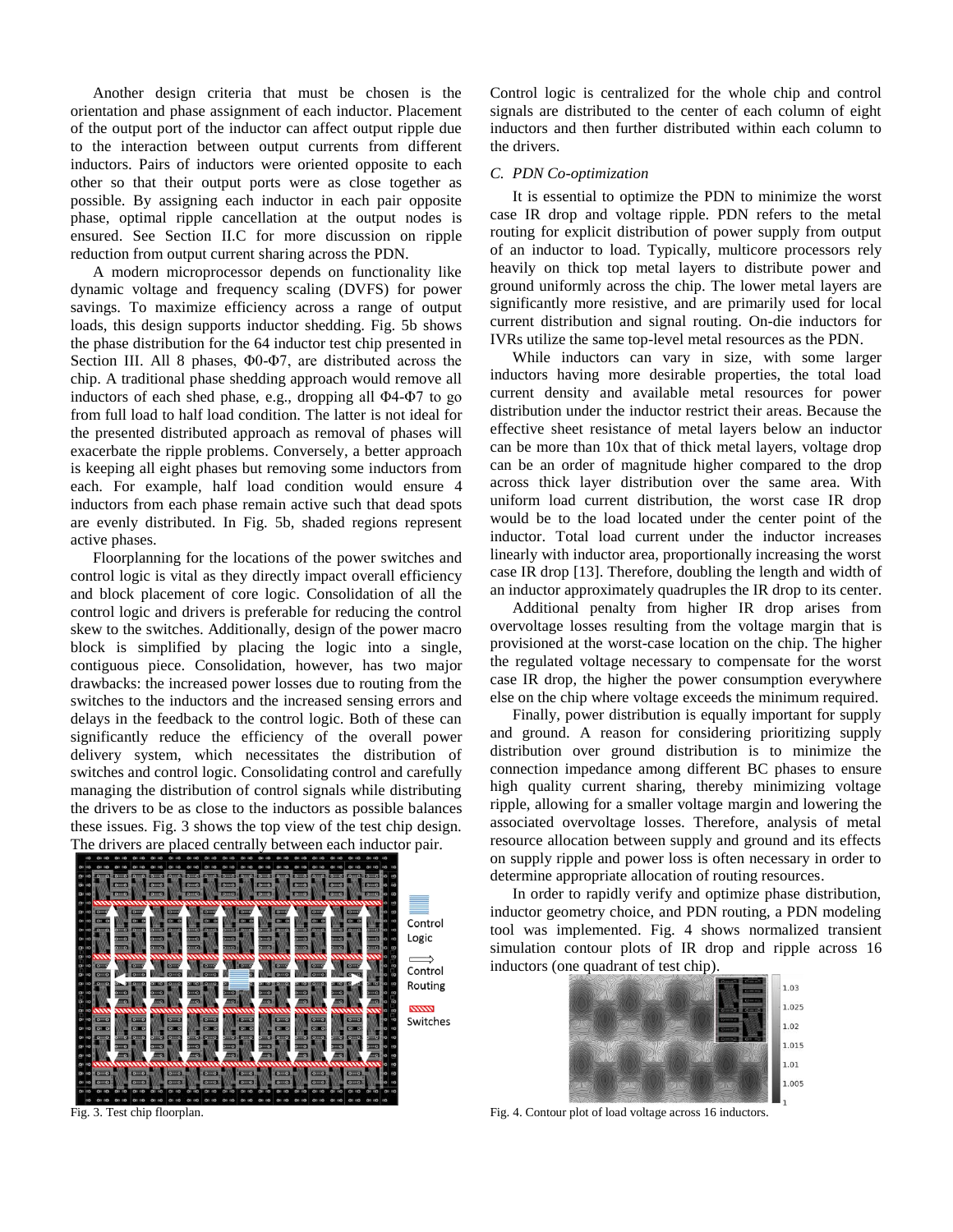The plot is normalized to set a minimum voltage of 1V. Maxima occur at the output of every inductor with approximate overvoltage of 3.5% for this test case.

# *D. Parasitic Inductive Coupling (PIC) Effects*

An on-die inductor, whether magnetic or air core, will have to be simulated within its intended environment. In particular, on-die and on-package metal surrounding the inductor can have an impact on the inductance and AC resistance of the inductor at the converter switching frequency. PIC effects are exacerbated by any physical conductive loops that are co-centered with the inductor core. It can be mitigated by increasing resistance of the surrounding metal or by breaking the loops. PIC mitigation techniques will need to be included in future designs.

## *E. Control Loop for Distributed Inductors*

Besides efficiency considerations described in Section [II.B,](#page-1-1) distributing many inductors over a large area introduces new challenges on designing a control loop. First, a large number of inductors require generating a large number of clock phases as well as matching their duty cycles. [\[14\]](#page-4-10) It is not practical to have the same number of control phases as the number of inductors. Instead, the inductors can be grouped into a smaller number of control phases. For instance, 64 inductors are grouped into 8 phases (i.e., 8 inductors per individual phase). However, grouping does not ease the duty cycle matching requirement as phase mismatches between each inductor still need to be calibrated. Averaging out mismatches within each inductor group can relax the duty cycle matching requirement at the cost of performance.

Second, a large number of parallel inductors distributed over a large area can degrade phase margin significantly. Parallelizing inductors decreases the effective inductance, and moves the resonance frequency with output capacitance to a higher frequency close to the 0-dB bandwidth. Moreover, sensing points can be as far as die width or height, which gives a long loop delay from a sensing point to a controller and back to a driver, which can further degrade phase margin.

These effects need to be considered early in the design phase. The control loop design should include the loop latency from the sense point to the driver to correctly estimate loop stability. To improve loop stability, loop bandwidth may be trimmed at the cost of transient performance. Alternatively, the number of inductors may be reduced, sacrificing power conversion efficiency.

## III. DESIGN EXAMPLE

<span id="page-3-0"></span>The high level goal of the test chip, designed and taped-out in TSMC 28nm technology, was to demonstrate an MIVR for area and power levels representative of an Oracle SPARC core cluster. Active die area (not including the I/O ring) was  $32$ mm<sup>2</sup> and total inductor area was  $9.6$ mm<sup>2</sup>. [Fig. 5a](#page-3-1) shows the simplified block diagram of the test chip. There are 8 parallel inductors per phase and 8 independent phases with the output of all the phases connected directly to the on-die PDN. The four voltage sense points are averaged and fed into the compensator, followed by a multi-phase pulse width



<span id="page-3-1"></span>Fig. 5. (a) Test chip block diagram. (b) Phase assignments of the 64 inductors on test chip. (c) Efficiency versus number of phases.

modulation (PWM) generator. The latter produces the top side and bottom side level shifted driver gate voltages. [Fig. 5c](#page-3-1) shows efficiency versus current for different number of phases.

Several important on-die characterization structures were employed to verify the functionality and study the potential influence of integrated magnetics on nearby circuitry. Utility analog circuitry, such as bandgap, bias circuits, and digital logic units were deployed. The test chip contained two phaselocked loops (PLLs), one with an off-chip supply to drive the clock for the MIVR and one powered by the MIVR to compare performance parameters such as jitter and power supply noise rejection.

This test chip was designed to show feasibility of the ondie inductor technology. The next generation of inductor technology shows improved DC/AC resistance and advanced nodes such as 7nm will also improve efficiency as it will be easier to hit area constraints. Furthermore, employing a custom inductor (rather than using one from a table of available inductors like in this test chip) would further improve efficiency and place this technology in line with product-scale efficiency requirements.

## IV. CONCLUSION

As power requirements of processors continue to stress the PDN at the board, package, and chip levels, MIVRs show promise as on-die inductor technologies mature. Phase distribution and floorplan have to be optimized together with the traditional IVR parameters in order to get an overall efficient MIVR design. A test chip bearing in mind the design considerations presented in this paper was taped-out showing MIVR feasibility for high power multicore processors.

## ACKNOWLEDGMENT

We would like to acknowledge the Oracle Microelectronics silicon design team, CAD team, and mask designers. In particular, Vijay Srinivasan, Junhua Gu, Yuanyuan Gong, Jesse Hsu, Ha Pham, Steven Butler, and Luke Shin. We would also like to acknowledge the support, insight and feedback from Ferric Inc., TSMC Taiwan and TSMC Austin.